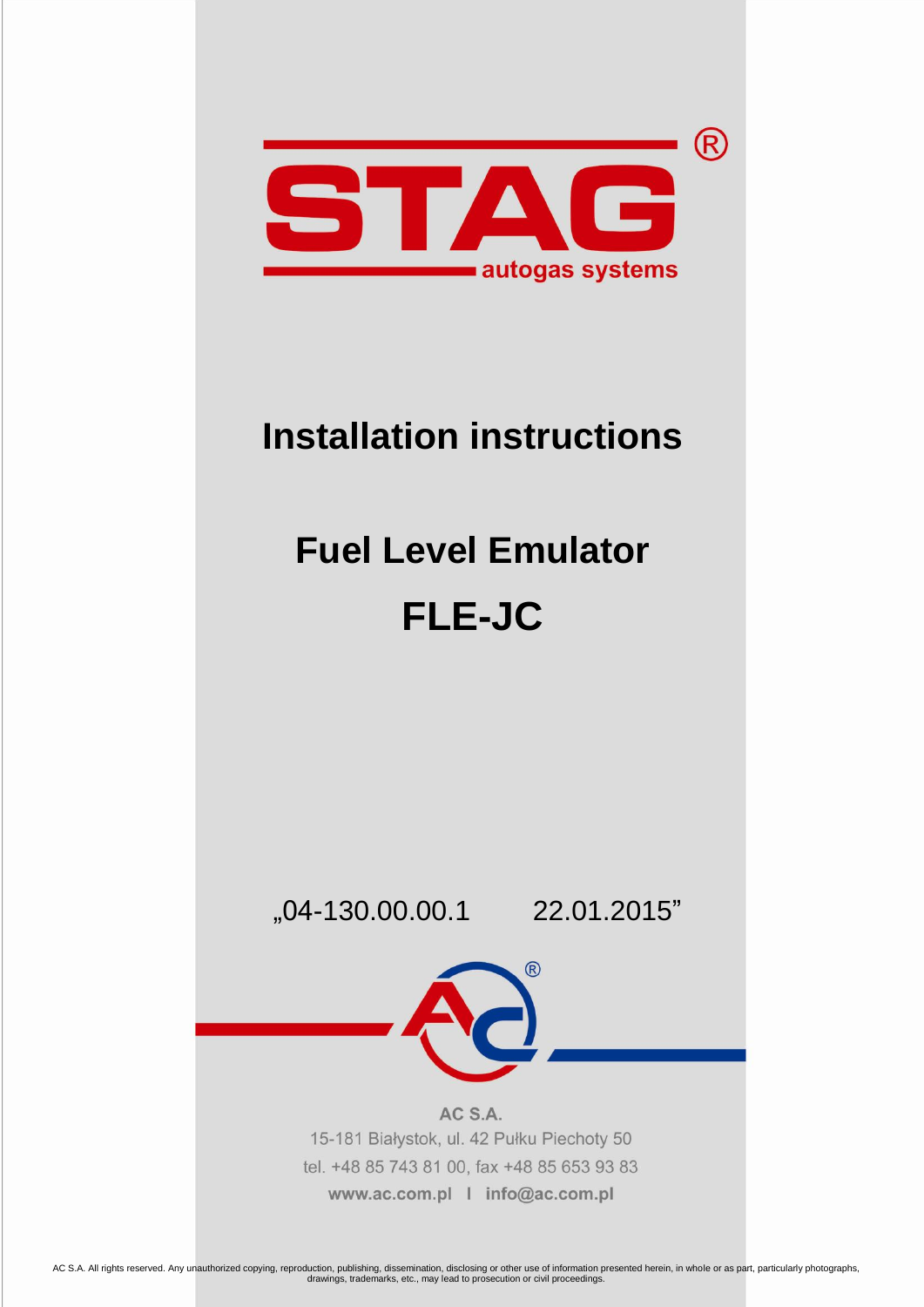

#### **Contents:**

## <span id="page-1-0"></span>**1. Technical data**

| Supply voltage:           | $12V + 25%$                        |
|---------------------------|------------------------------------|
| Working temperature:      | $-40^{\circ}$ C ÷ +70 $^{\circ}$ C |
| Ingress protection grade: | IP66                               |

## <span id="page-1-1"></span>**2. Intended use**

The FLE-JC fuel level emulator is designed for use in vehicles (mainly Japanese brands) with float resistance range of 10Ω - 550Ω. The ECU calculates the amount of consumed fuel based on fuel injection times and distance travelled.

*AC S.A. recommends using FLE-JC in vehicles listed below, however, it does not guarantee that the emulator will work properly due to the fact that various manufacturers use different sensors in the same car models.*

| <b>Manufacturer</b> | <b>Model</b>      | Year of<br>manufacure | <b>Engine capacity</b> | <b>Power</b>  |
|---------------------|-------------------|-----------------------|------------------------|---------------|
| <b>TOYOTA</b>       | <b>AVENSIS II</b> | 2004                  | 2.0L VVTI D4           | <b>147 KM</b> |
| <b>TOYOTA</b>       | <b>AVENSIS II</b> | 2007                  | 2.0L VVTI D4           | 147 KM        |
| <b>LEXUS</b>        | <b>RX 350</b>     | 2007                  | 3.5L V6                | 276 KM        |
| <b>MAZDA</b>        | 6 GH              | 2008                  | 2,0L                   | <b>147 KM</b> |
| <b>MAZDA</b>        | GH                | 2010                  | 2.0 <sub>L</sub>       | <b>147 KM</b> |

Table 1. List of cars tested for emulator compatibility

## <span id="page-1-2"></span>**3. Principle of operation**

Fuel level readings are updated on every engine start (the fuel level is determined based on the float position – if the car is parked on a slope, the reading will be incorrect). Emulation is performed within the first two minutes following the engine start, so restarting is not recommended when emulator data processing is in progress. If the engine is restarted before the emulator completes computing, there is a risk that the fuel level reading will be incorrect.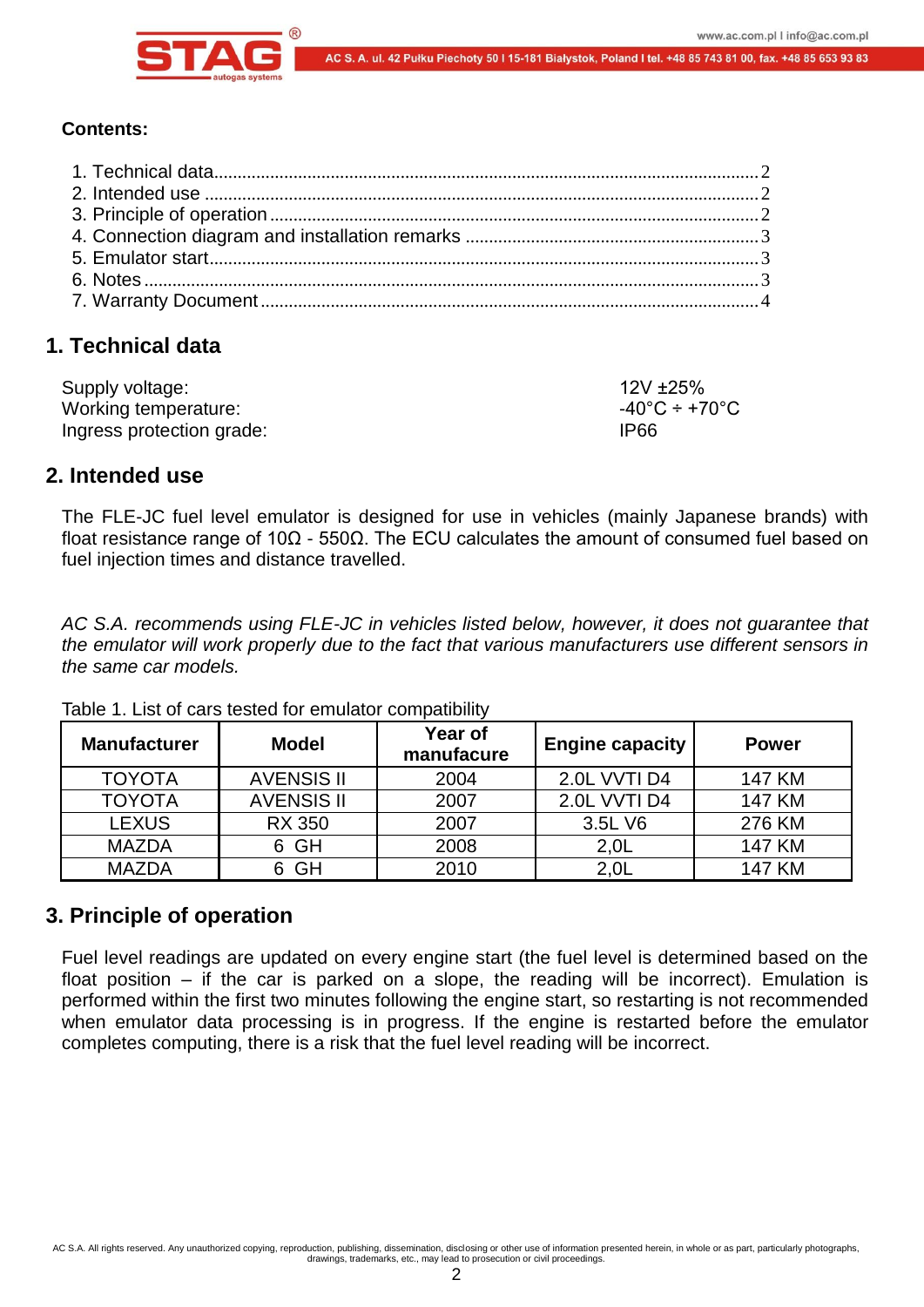



## <span id="page-2-0"></span>**4. Connection diagram and installation remarks**

The emulator should be installed in accordance with the presented diagram, with connection to the fuel pump cables.



Installation instructions:

1. Identify the wire with the "fuel level signal".

The harness connecting the tank with the ECU usually includes 4 wires:

- 2 thick wires for fuel pump supply,
- 2 thin wires for grounding and the signal of petrol level measuring circuit.

Use a circuit analyzer to measure voltage on each of the 2 thin wires (against vehicle ground). The signal you're looking for is a wire with voltage changing depending on the fuel level.

2. The fuel level signal wire should be cut and connected with the yellow and green wires of the FLE-JC emulator, as shown on the diagram.

3. The float ground should be connected to the brown wire of the FLE-JC emulator.

4. The supply voltage (red wire) should be connected to the circuit supplied upon switched ignition.

5. The black wire of the FLE-JC emulator should be connected to the vehicle ground, e.g. fuel pump grounding.

## <span id="page-2-1"></span>**5. Emulator start**

The emulator will start working right after it is correctly connected to the vehicle electrical installation (only in vehicles included in table 1, item 2). After installation of the emulator, start the engine and keep it on idle for 2 up to 3 minutes. Next, stop the engine for another 2 up to 3 minutes. When the engine is restarted, the fuel level reading should be refreshed.

## <span id="page-2-2"></span>**6. Notes**

The emulator works correctly, if the following conditions are met:

- The emulator has been installed in a vehicle model listed in Table 1 (see subsection 2).  $\bullet$
- Engine operation was longer than 2 minutes.
- The engine was stopped for more than 2 minutes.

AC S.A. All rights reserved. Any unauthorized copying, reproduction, publishing, dissemination, disclosing or other use of information presented herein, in whole or as part, particularly photographs, drawings, trademarks, etc., may lead to prosecution or civil proceedings.